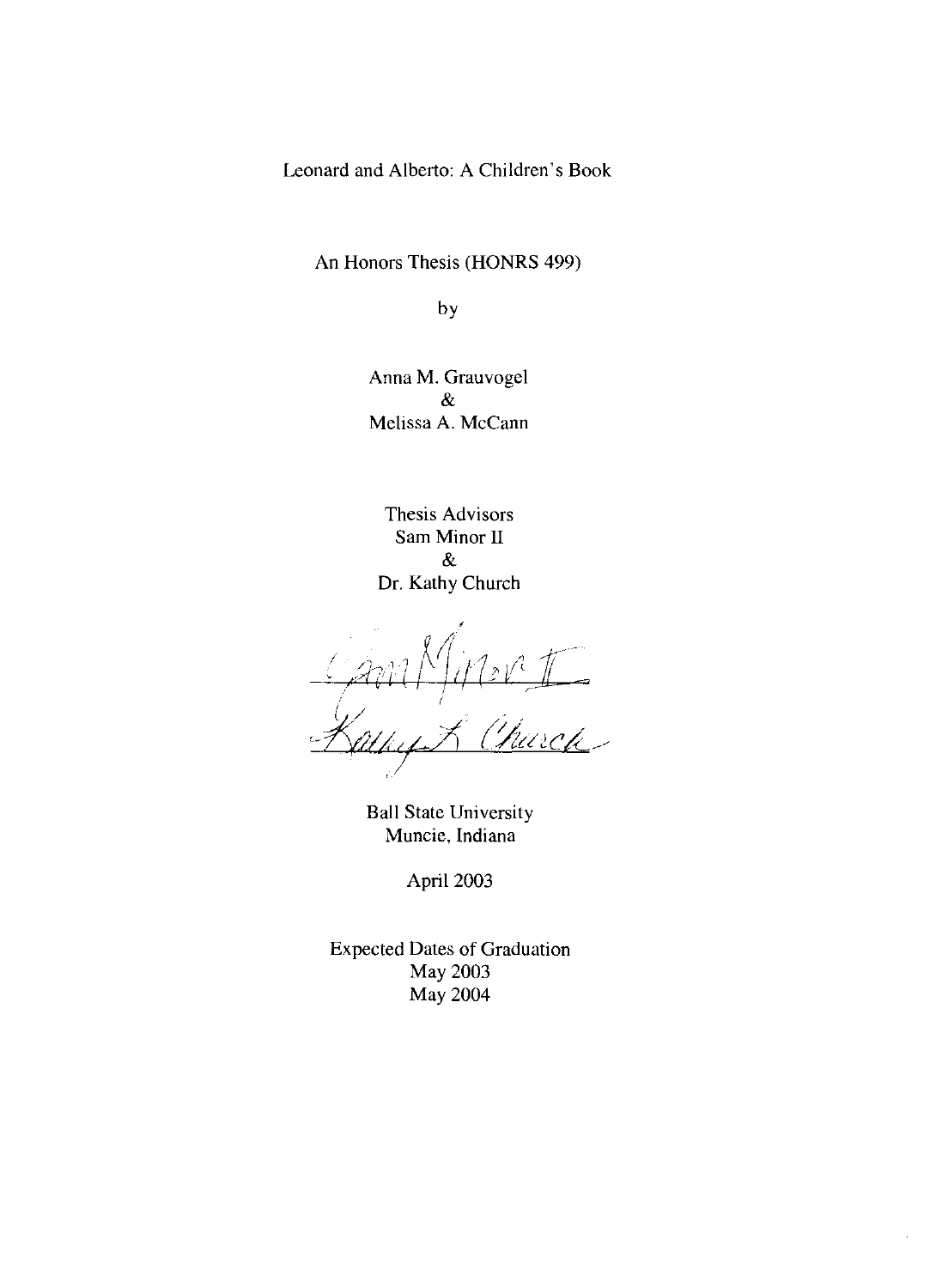### **Anna's Acknowledgements**

I would like to thank my professor and advisor, Sam Minor, for his influence in my development as a designer and for his honest, amusing and sometimes brutal critiques of my work. He has always been a great help to me with whatever project I bring to him or favor I ask of him. I would also like to thank Melissa, my roommate and partner in this project, for her creative vision, talented writing and hilarious antics, which have kept us both sane throughout this entire process.

### **Melissa's Acknowledgements**

I would like to thank my advisor, Dr. Kathy Church, for her constant support, encouragement, and especially for her unfaltering confidence in my abilities to create this book. I would also like to thank Anna, my roommate and partner in this project, for her endless exposure to colored pencils in the creation of her beautiful illustrations, and also for her patience and flexibility. I would like to thank my mother, Linda, who has believed since I wrote my very first poem that someday, I would author my own book. Lastly, I would like to thank my friends and professors who offered me feedback and advice on this project every step of the way.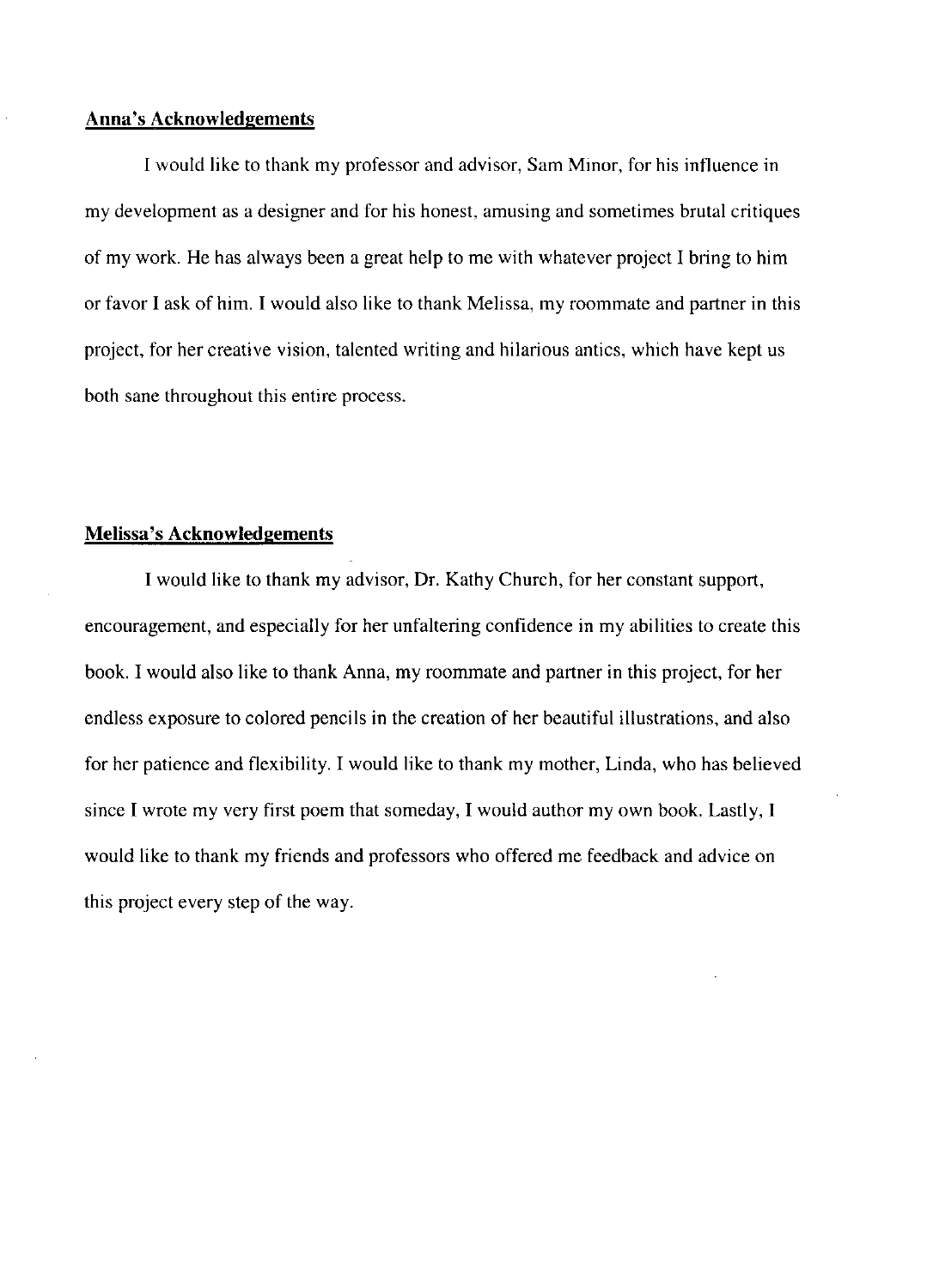## **Abstract**

This interdisciplinary project combines the knowledge and skills of an early childhood education major and a graphic design major in the production of a piece of quality children's literature. The story is a narrative poem about the adventures of a lizard and a toad. The text and illustrations incorporate knowledge of children's literacy and language development and also the basic elements of page layout and design. Collaboration between the author and the illustrator was needed during the entire process in order to create a unified, developmentally appropriate book for children ranging from preschool age to third grade.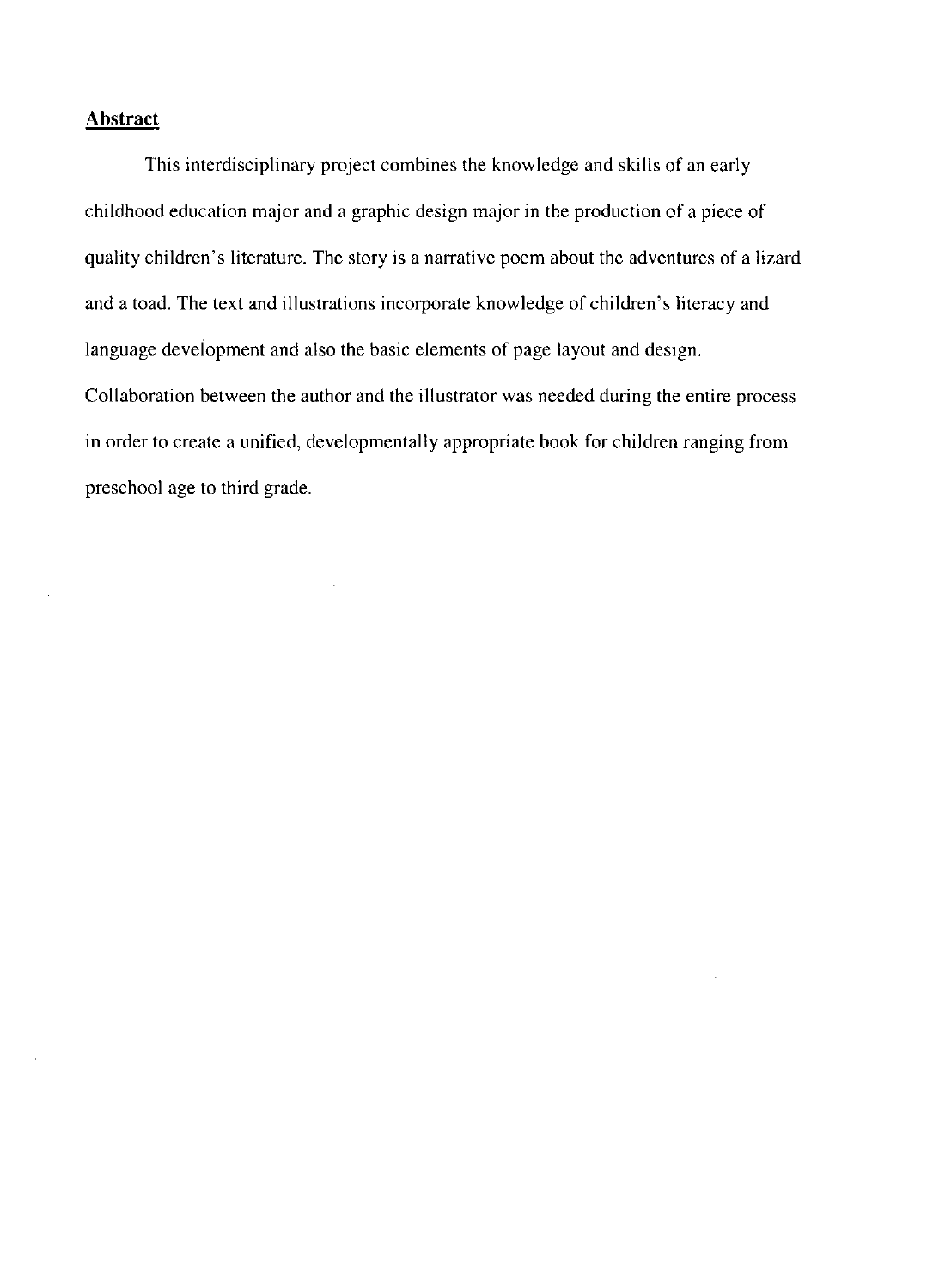#### **Educational Aspects**

A professor once said to my class, "Doing worksheets in school prepares a student emotionally to do worksheets in life." I could not agree with him more on this statement, and in structuring my own lessons plans and thinking in a way that strays away from this old method of worksheet-based learning, I have been able to focus my efforts more on providing the children who I have taught with real experiences that are meaningful and applicable to their lives. When I decided to write a children's book for this thesis, I based my decision on how important I think using genuine, high quality literature in the classroom is and how much it enhances the attitudes towards learning in students.

I was inspired to create this book because of my great interest in providing children with meaningful experiences in school, and especially because of my awareness of how children learn, develop, and grow. The area of literacy and language development has always been one that has intrigued me, and creating this book was a fantastic way to apply what I know about these areas of education to something that will be useful to me in the future in my own classroom.

As I have learned more about these particular areas, I have been presented with research done on the literacy and language development of young children. Much of this research has shown how important literary experiences are both before and after children begin school (Huck 9). Giving children a head start by reading with them at an early age from a large variety of books can greatly influence their oral language development and also can greatly affect their disposition about reading in general When children are able to have these early experiences with books and reading, their accomplishments when learning to read are influenced in a positive way Likewise, if children are not given the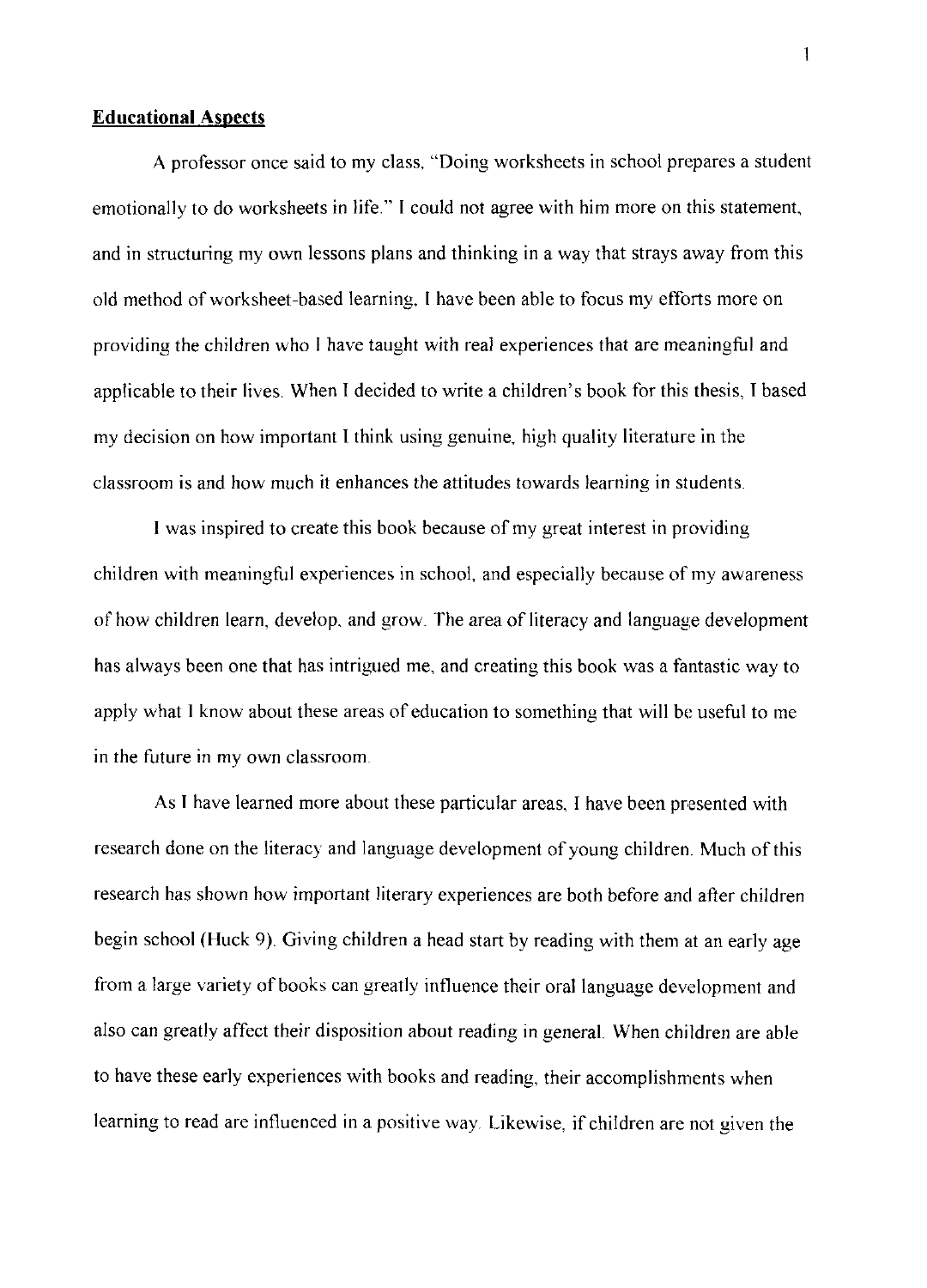opportunity to become familiar with literature before beginning school, their ability to begin the reading process can be negatively affected, and they may lag behind their classmates in regards to their reading successes (NAEYC **11).** 

Our story could easily be used to provide these necessary before, during, and after school experiences. Using our story in reading activities and experiences can be appropriate with a large variation of ages, depending on how it is used. To introduce this book to preschool and Kindergarten age students, the reader (a teacher or another adult) would have to use a very animated and excited voice when reading to convey the tone of the story. Since the size of the book is so small, lap reading or small group reading would be ideal for this age group. While reading, the adult could use their hands and fingers to point along with the text as they read, then move their fingers gently towards the illustrations to make a smooth connection between the text and illustrations. The purpose of this book for children this young would mainly be to introduce them to a fun and interesting story that might grab their interest, give them a good oral vocabulary model, and help them to develop a love of reading.

If this story were brought into primary grades, it would still have the effect of being fun, exciting, and interesting to the students, but could also be used as a tool to develop reader awareness of sounds, concepts and parts of a story (story grammar), word patterns and rhymes, and could also illustrate to the children the connection between word and picture. At emergent or early reading levels (first grade and possibly early second grade), this book would probably be too difficult for children to read independently, but for them to be read to or even to read parts of the book with the teacher would begin the bridge to a higher level of reading skills. **In** second and third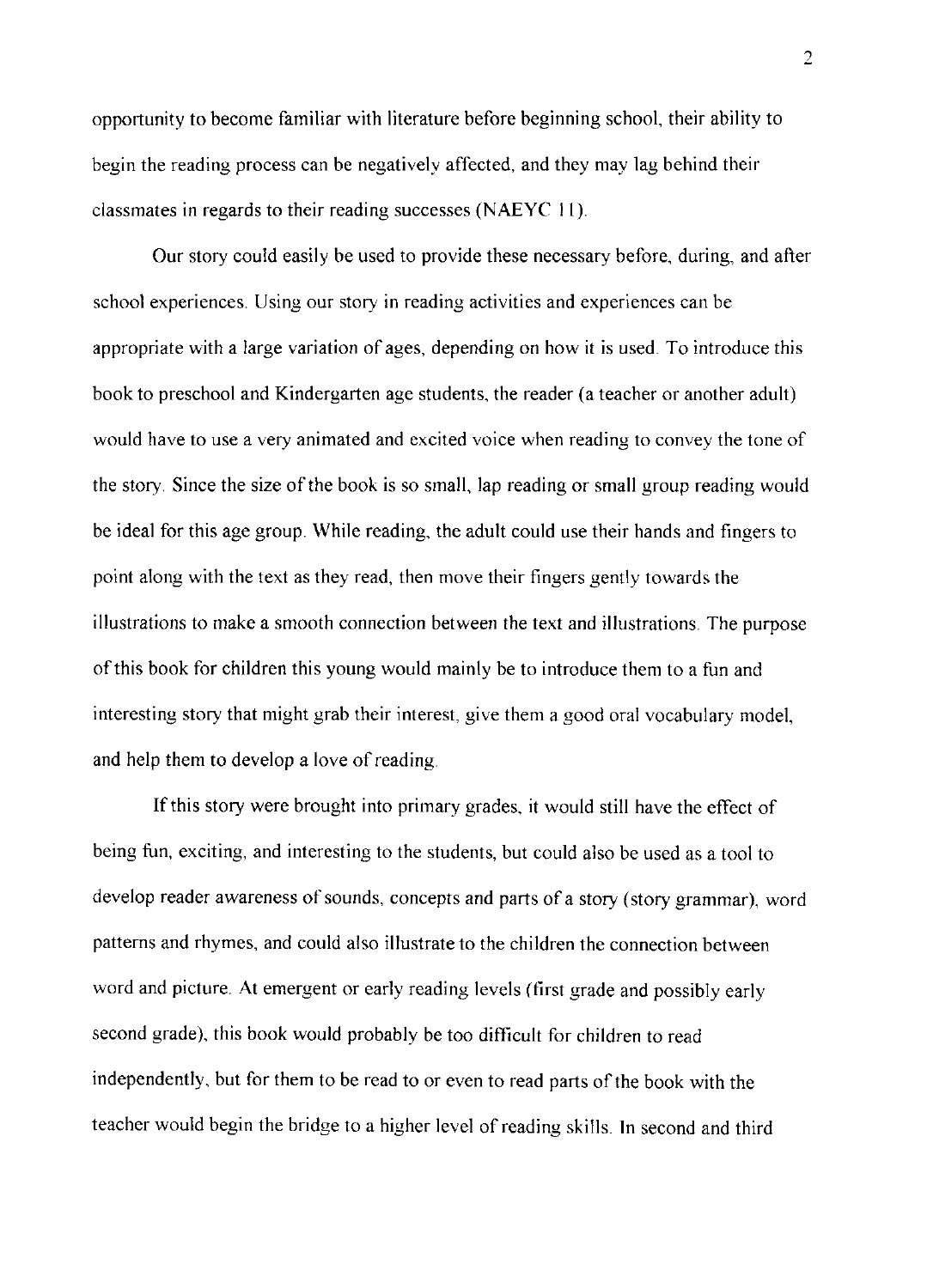grades, this book would be at a good level for independent reading, and would continue to reinforce the strategies and skills that young readers spend so much time developing in the primary grades.

Most importantly, I believe that this book and books similar to it could really help in raising the level of reading enjoyment and could build a more positive view ofreading and writing in those students who have difficulties. By reading this story, or by having it read to them, these students might forget at least momentarily that they dislike reading! To me, this is one of the most important steps in helping young readers succeed, because if they do not wish to achieve, chances are that they will continue to fall further and further behind their classmates. Building their experiences with enjoyable and meaningful stories and activities could greatly improve their chances at success.

When choosing the quality literature that influences these children so much, many people believe that it is necessary to look for extremely simple texts that will not challenge the children or force them to think above their level of development. Obviously, choosing a chapter book would not be appropriate to read to a group of fouryear-olds, but what needs to be considered is that reading hooks to children that have text that is slightly above their own oral vocabulary level can significantly improve their own language development. As renowned children's author E.B. White once said, "Children love words that give them a hard time, provided they are in a context that absorbs their attention" (Huck 5). Children pick up new words, phrases, and even particular "story language" from favorite books, and also from the adults and more mature readers and speakers around them (NAEYC 104)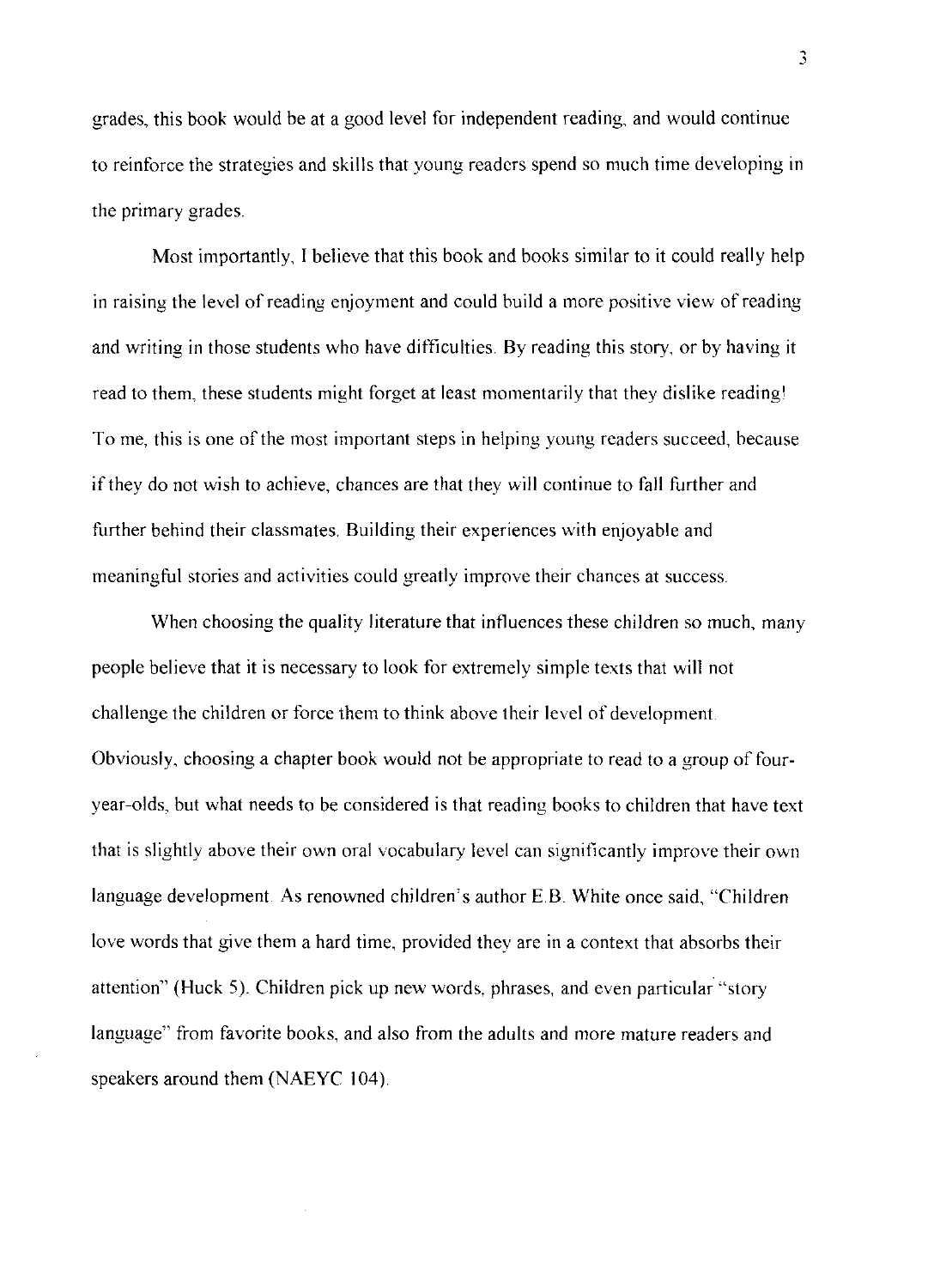**In** older children that are beginning to learn to read and write, these previous literacy and language experiences can give them ideas, prompts, and inspiration for their own reading and writing endeavors A fairly standard trait of children of all ages is that their ability to *produce* language is always a step or two behind their ability to *understand* it. Using quality texts that are slightly above the level of language the children can produce gives these young learners the scaffolding to move onto a higher level of understanding and speech (Huck 41) All of these experiences, plus many others from the every day lives of the children, blend with the goals of the literacy and language programs in the United States, which state that children should "expand their ability to communicate through speaking, listening, reading, and writing and to develop the disposition to learn from reading"(NAEYC 172)

The component of these goals that refers to developing a child's disposition about reading, I believe, is one of the most important aspects of education and needs to begin as soon as possible in a child's life. I have come across research and received feedback from experienced teachers many times about the apparent correlation between students who have poor reading skills and students who have a generally negative attitude towards reading. Many students who develop problems in learning the skills and strategies necessary to be accomplished readers seem to often develop a dislike or even a hatred of reading itself Excessive drilling and practice of skills can considerably threaten the child's motivation to learn to read, and can also send that child's frustration level through the roof. Children need to explore different types of books and find the joy that they can experience through reading before they are asked to perfect the many skills that are needed to learn to read (NAEYC 158). Sitting down with a child to read from a basal text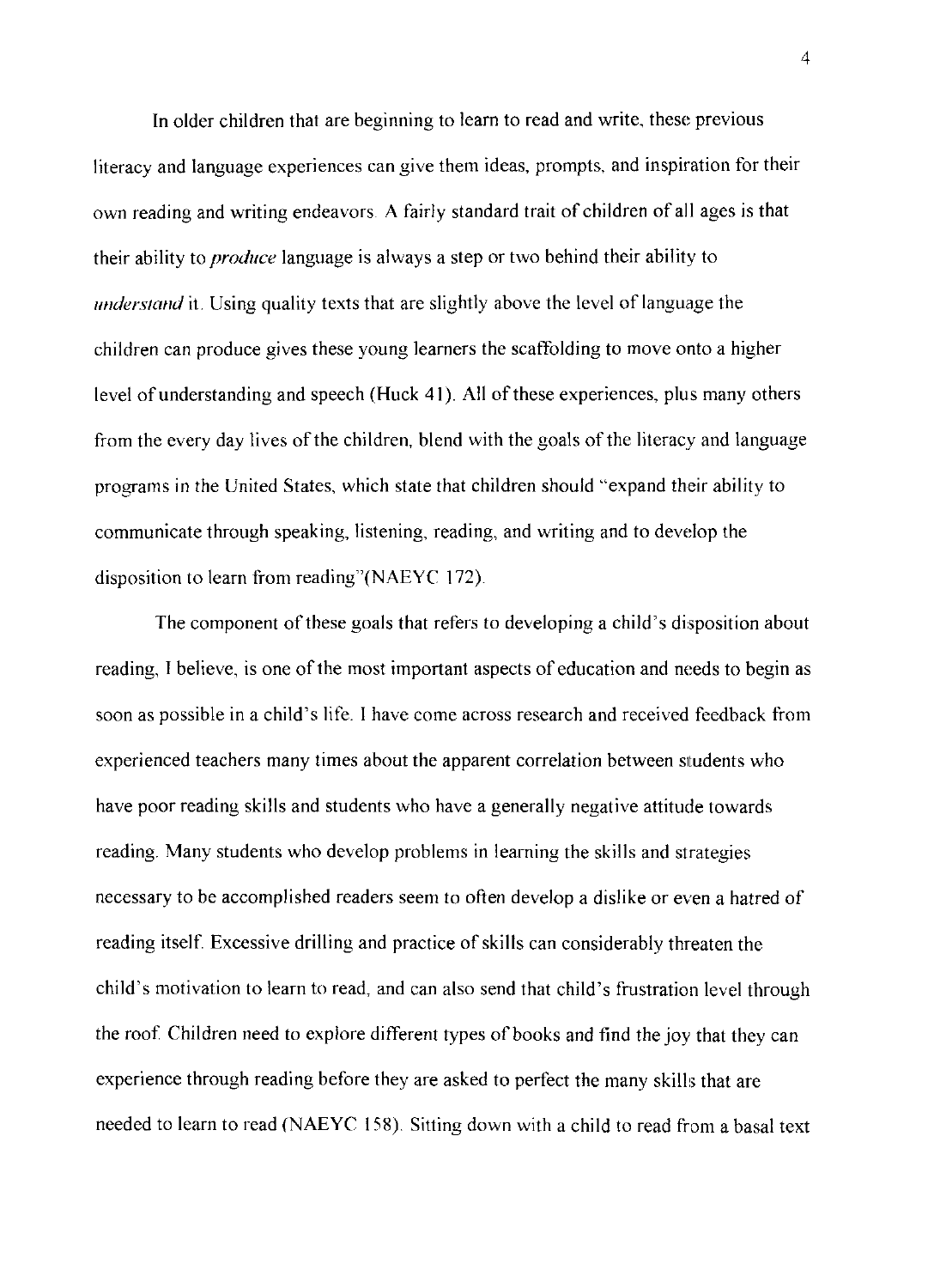or an uninteresting piece of literature that has no relevance to their lives or interests will not create a meaningful experience for the child, which will take away all enjoyment and any inner motivation of the child to succeed.

Setting an example for children in the home and in the classroom is very important to this aspect of the reading process. If parents encourage reading by showing children their own excitement and enjoyment about literature, the children will pick up on these feelings and may grow a love of reading similar to what their parents have demonstrated. In the classroom, many times a teacher will give students independent or quiet reading time, but this teacher will go to her desk to grade papers or do other activities. Although it does not seem like a major problem for a teacher to utilize this "free time," the children in the classroom would be more likely to pick up on good feelings about reading if they were to see their teacher also reading silently during this time. This would make reading time feel less like school and homework time, and more like a break from the day to have an enjoyable experience **If** children learn to love and treasure reading and literature before delving too deeply into decoding, phonics, and other reading strategies, then "learning to read will make as much sense as learning to ride a bike; they know that eventually it will be fun"(Huck 6)

If a teacher or parent learned about all of these issues about reading and language development and decided to take the next step, then that next step would be to determine which books are quality pieces of literature needed in the classroom and home, and which books are not. In order to do this, they would need to follow a few general guidelines about picture story books that help determine how suitable they are for young children. First, it is extremely important in these books that the text and the illustrations have a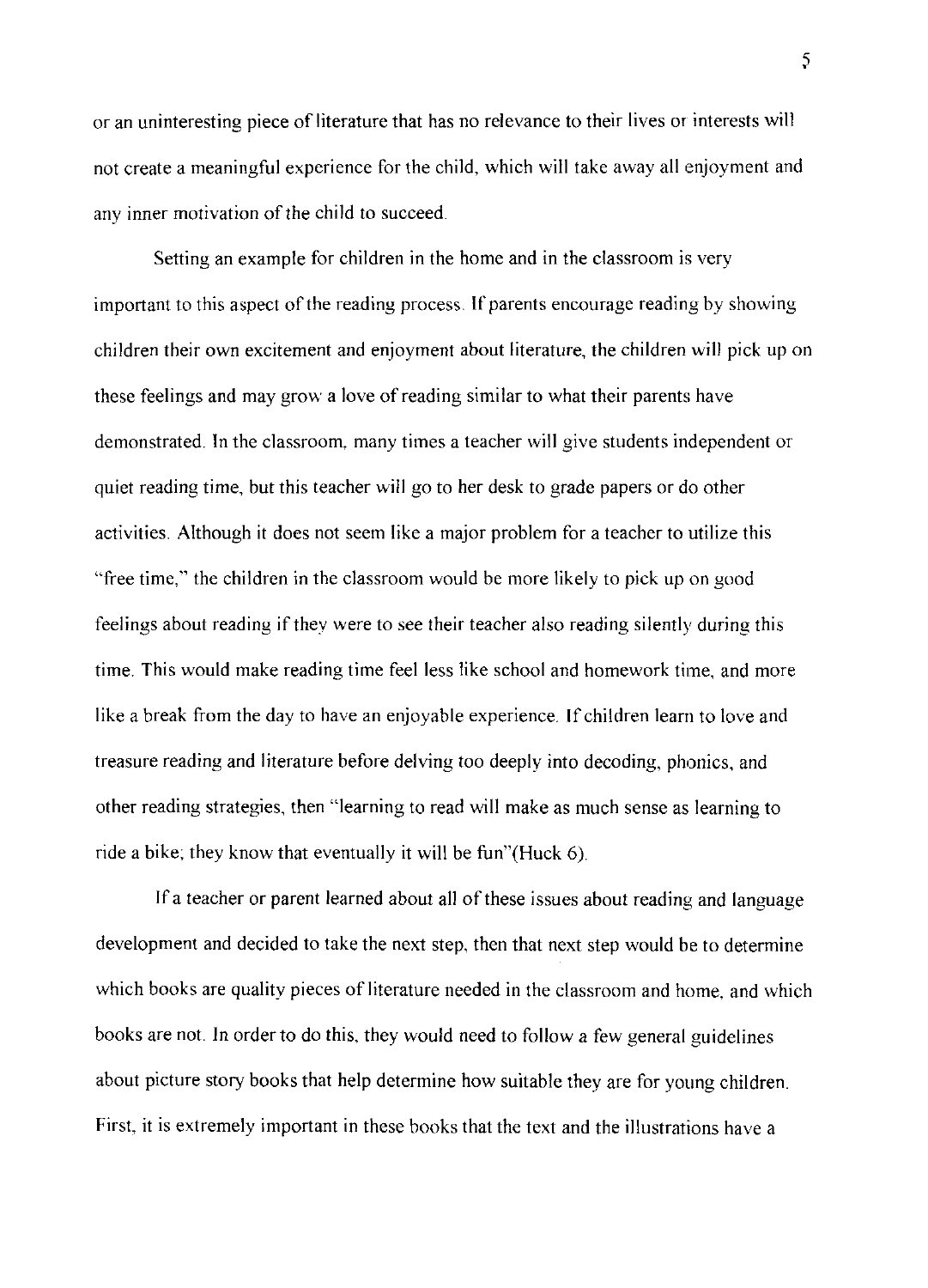strong correlation. This aids the early reader in figuring out what is happening in the story, even if they cannot read the words Once they are able to begin reading the text, they can use the illustrations as a support to decode difficult words in the text (Huck 13). Our book accomplishes and goes beyond this goal because of the layout of the stanzas, the print types, and the different colorings of the words. The illustrations on each page correspond directly with the text, and the text can actually almost be seen as a part of the illustration because of the different shapes, curves, and other physical characteristics of the stanzas. An example of this is on the page where Alberto falls and grabs onto a tree. The words, "But soon he was falling" take on a downward curving form that follows the path that Alberto would have taken in his plummet. Manipulating the line of the stanza like this fully includes the text with the illustrations, bringing more meaning to both parts. Also relating to this same idea is the way we designed and manipulated certain words on each page to have similar physical characteristics as the actual meaning of the word. One example of this is the phrase "warty green heap." The words are not only colored in a shade of green, but the word "heap" is actually in a form that resembles a hill or lump, characterizing the word perfectly to give the reader an extra hint to determine what the word could be

Another set of important elements of picture story books are the complexities of both the plotline and the setting For early listeners and early readers, plotlines need to be kept simple to avoid confusion among the children. Also, a quick conclusion should follow the climax of the story, as the attention and interest of the children may be lost with a lot of falling action (Huck 15). Our book hits on both of these guidelines clearly, with the main action consisting of the introduction of the characters, the chase through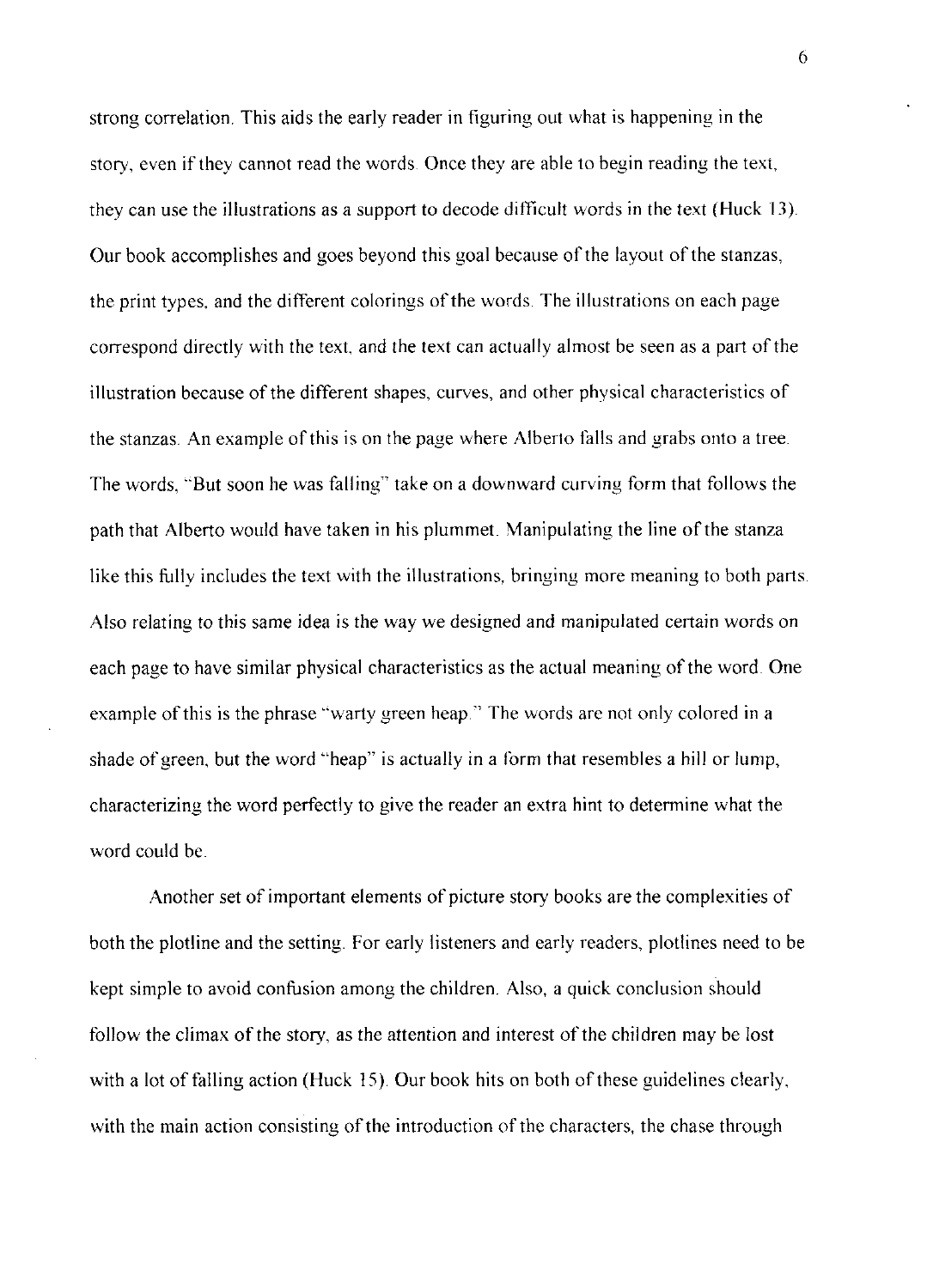the forest, and then a swift ending as Alberto the toad saves the day. Our story takes place in a forest type area that is somewhere near a city or town. This simple and general setting is easy for children to envision, as it could very easily be any park or wooded area they have visited. This makes the setting of the story meaningful to them because it brings in their own experiences to create a more vivid picture of the characters and setting.

One other basic feature of a book that can be looked at is the way the characters are developed. A quality book has realistic characters that change or grow within the story, if even by a small amount. Many of the animal characters that are depicted in children's fantasy literature tend to have human qualities and personalities How credible and realistic this is depends upon how the author presents these characters and whether or not they have a "real" nature about them (Huck 16). I feel that our book does these things very well in that the toad, lizard, and cat are given some human qualities, but at the same time keep those that qualities that a child would expect animals like those to have Though they giggle, scream, and chuckle, and also show fear and excitement like humans, at the same time they are very fond of munching on flies and they do eventually use their hopping, hiding, and sneaking skills to give them advantages. These characters are developed from being old and lazy to being very active with running, jumping, and saving the dayl The change seems slight, but it is proportional to the actual length of this book, which would not have allowed for much more character development.

The last feature that I believe is of the utmost importance in selecting a book is the style, or how the story reads. If the language of the story is natural, smooth, and has a logical sequence to it, then the text can be seen as having high quality (Huck 18). The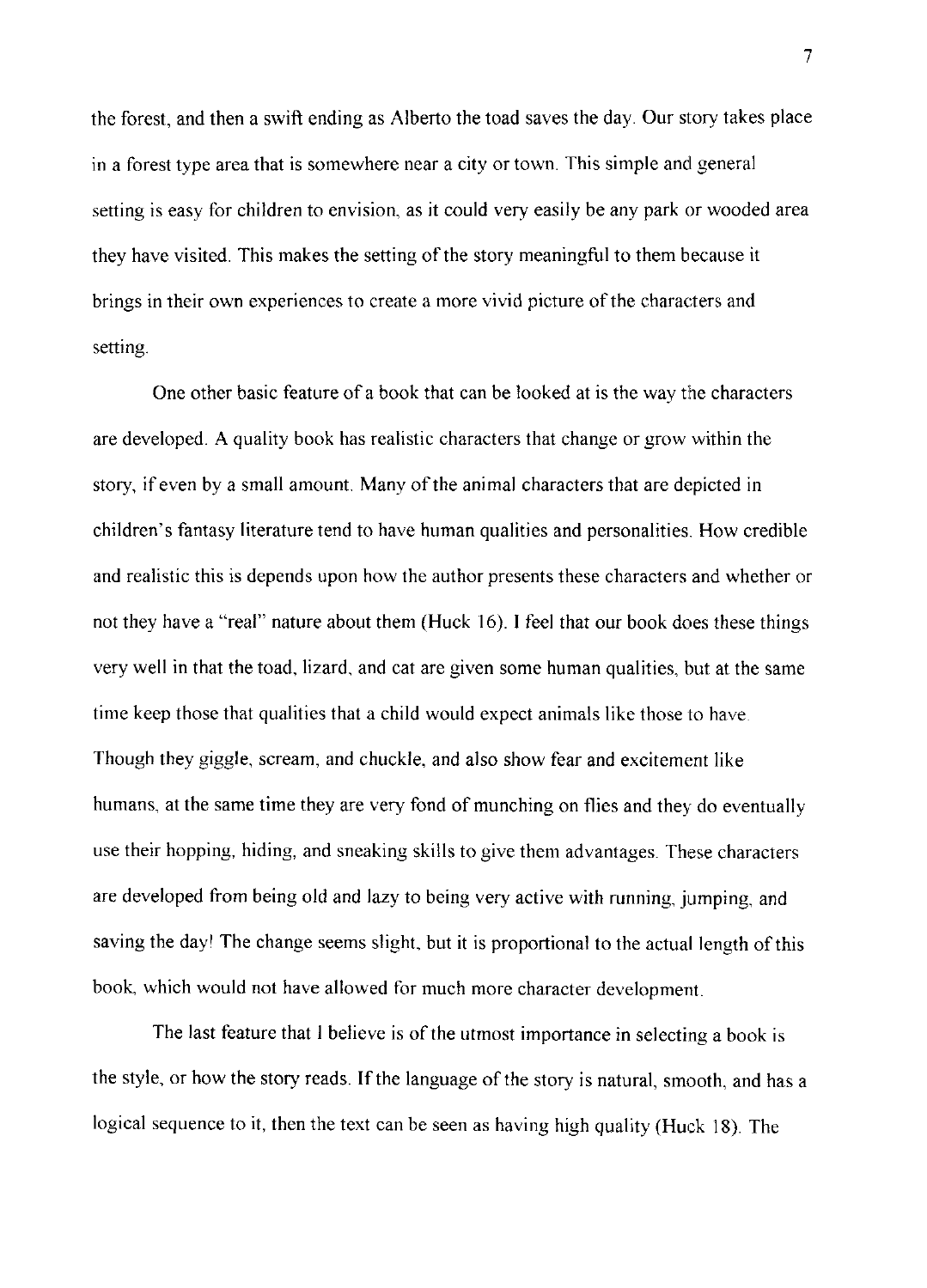words of the text can give children exposure to the creative and descriptive uses of language and can add to the overall quality of their experience with a book. Our book utilizes these features by incorporating both rhythm and rhyme within the smooth pattern of the text, and also by using a variety of descriptive words to enhance the vividness of the picture created by the story (Huck 191). Using these words encourages readers and writers to develop their vocabulary and to learn how to use new and exciting words'

The style used in this book is narrative poetry, which is a poetry form that relates an event or tells a tale (Huck 358). I chose to use this form for many reasons. One of these reasons is that hearing the rhythm and patterns created by the text can help children build upon their knowledge of how their language sounds and functions. Reading and rereading this type of text to young learners is thought to be one of the more valuable ways to build their phonemic awareness. It is almost certain to help the children grasp the concept of the sounds that words make (Rasinski 63).

Another reason why I chose narrative poetry is that young children are naturally very rhythmical people, which is why songs, chants, and nonsense verses are such popular activities during the early years of life and education. Also, the emotions represented in this story convey emotions that the readers and listeners have all experienced themselves as a part of childhood, which is partially why it becomes so meaningful to them, in turn creating a more effective learning experience (Huck 351) What makes this particular poem so enjoyable is not only that it rhymes and has a smooth rhythm, but that it also has humor, which children of every age love to hear in stories (Cooper 30)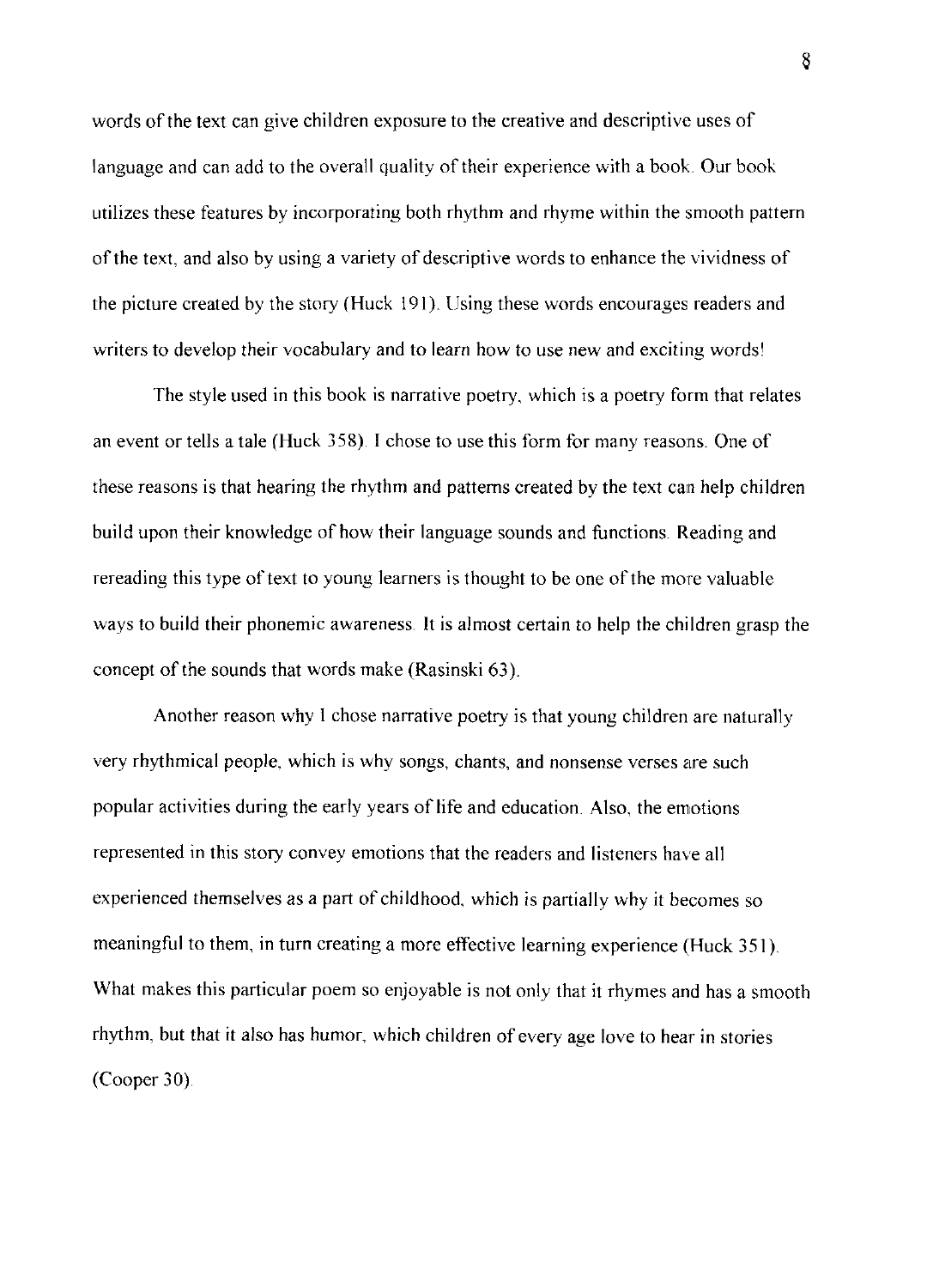From this sequence of rhythmical rhymes, early readers can easily develop strategies and uses for the words within the context of their reading development. It is crucial that students develop all of the basic concepts of sounds, letter-sound associations, and letter combinations that create each individual word, while at the same time realizing and experiencing the joys of reading a "good book" (Cooper 170) A good way that teachers could use this book to begin developing word part concepts is to first pull out all of the rhyming words and putting each word onto a card. If the students are more advanced readers, they can organize the different words into groups according to their sounds or their make-up. For early readers, the teacher can pair up the rhyming words next to one another and the students can identify which parts of the words are the same, and which parts are different. This gives more backing to the concept of word parts and with practice, students will more easily recognize changes from one word to the next, so when they are sight reading, fewer mistakes will be made. Doing this also incorporates the chunking strategy, which is basically the reader recognizing word patterns and looking for the largest sound chunks that they recognize (Cooper 171).

**In** order to create this book to meet the many needs of young readers, much research and creativity was put forth. The end product, I believe, is a high-quality piece of children's literature that could easily become the basis of many different lessons in the classroom. I only hope that I can take what I have learned from this unique experience and effectively apply it to my own classroom and students in the future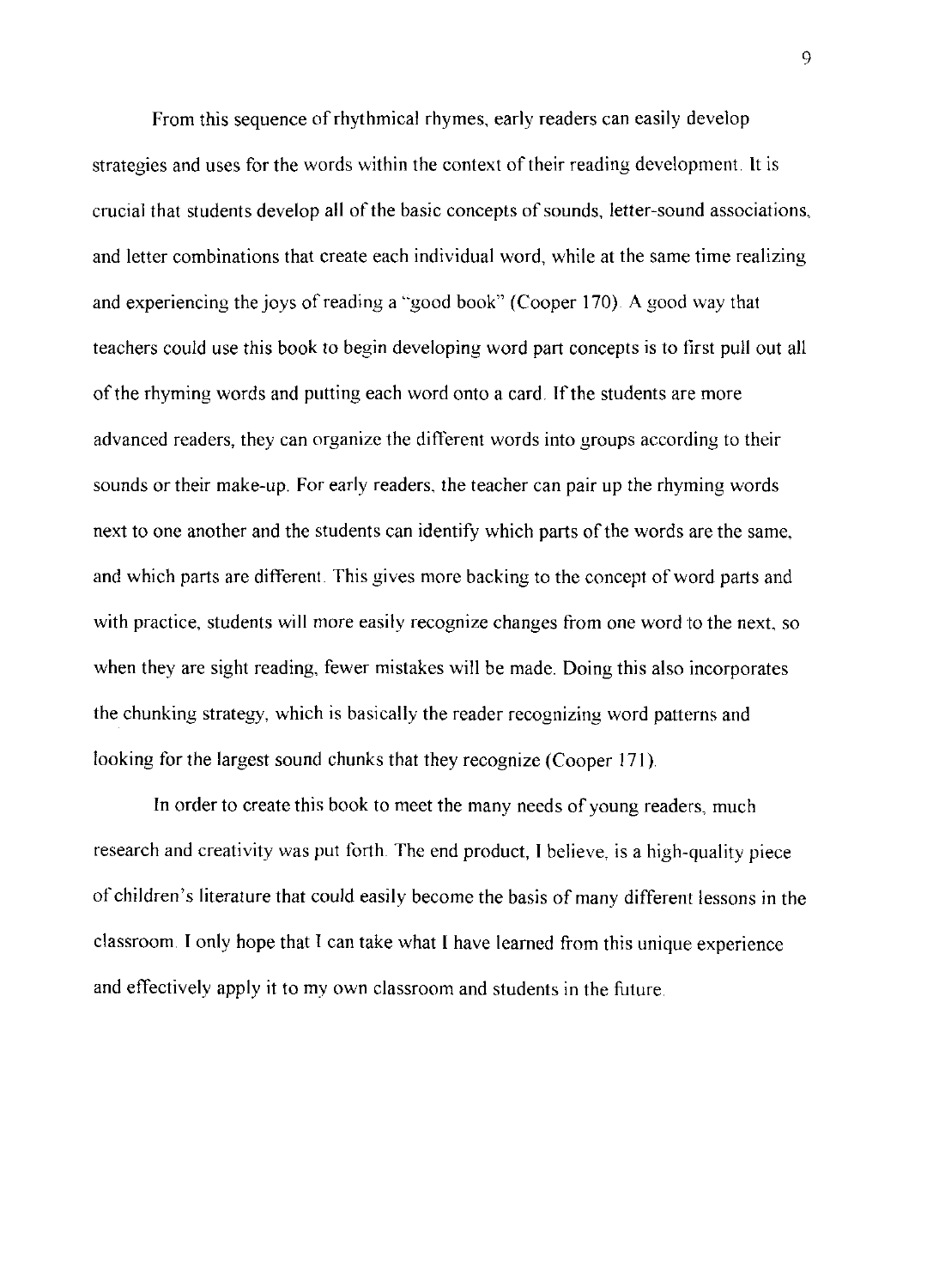#### **Artistic Content**

Graphic design is a field based upon corporate image, branding, product development and advertising. Thus, the majority of training at any given time is focused mainly on the business world, dealing with the development of logos, posters, magazines and consumer products. Though some projects may allow for the chance to redirect the audience towards children, I had not yet had that opportunity. I was inspired to collaborate on this book due to my desire to address my work to a younger audience. I felt that this would give me the chance to work in a different format and style, and lead to a broadening of my professional horizons. I was greatly influenced by the illustrations of Leo Lionni in *An Extraordinary Egg* and *Tuesday* by David Wiesner and inspired to develop the unique vision of this book. My goal was to incorporate my fine arts skill in drawing with my knowledge of typography and layout, creating a book that not only helps children learn but also entertains and inspires them.

"In a picture book that tells a story, the message is conveyed through two media picture and word. In a well-designed book in which the total format reflects the meaning of the story, both the illustrations and the text must bear the burden of narration. The pictures help tell the story, showing the action and expressions of the characters, the changing settings, and the development of the plot" (Huck 168). This idea was kept in mind throughout the process of developing the artistic content of our book. With the overall story in mind, and the knowledge of the need for a continuous flow of action parallel to the story line, each image is created in a way that enhances the development of the action and engages the reader in the story.

]0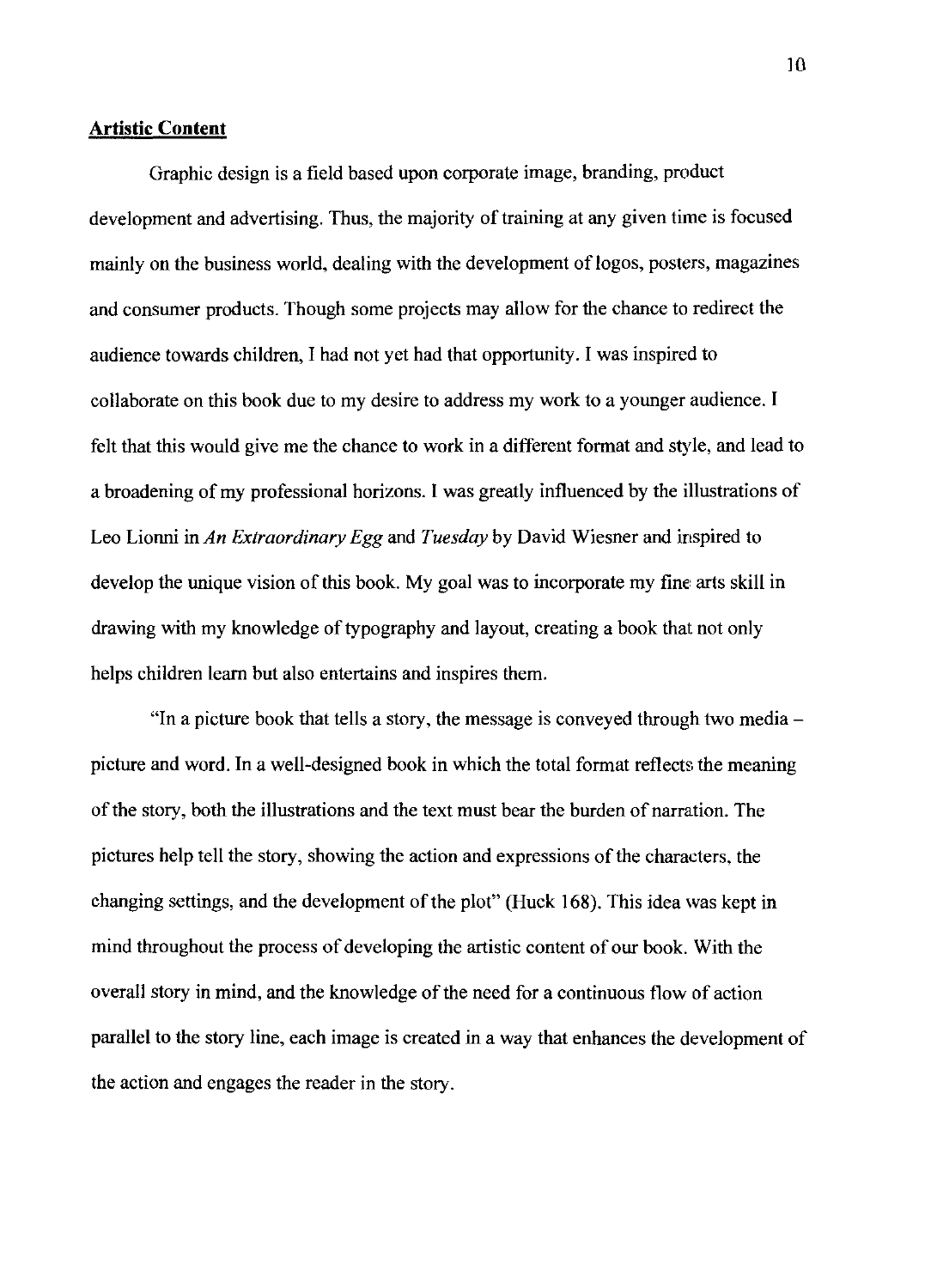The first area that we addressed was the overall style of the illustrations. There were several elements that we took into consideration: the fact that our main characters were animals, the overall feel of the story and the appropriateness of the images for young children. Because the story describes the adventures of a lizard and a toad, we felt that the best route combined a realistic approach with a cartoon style. This would give the characters a sense of emotion and action throughout the story while at the same time rendering the animals in a way that would allow children to recognize them in comparison with their living counterparts. To achieve this goal, it was necessary to research the body structures of lizards, toads and cats before beginning to draw. The characters are based on photographs of live animals, and the cartoon style is achieved through the simplification of their forms. Black lines enclose each shape in order to enable the reader to distinguish various elements from the background more easily. These lines also flatten out the space in a manner consistent with the cartoon style.

Once the style of illustration was chosen, we had to choose a medium. Keeping in mind that "the illustrator's choice of original media can be as important to the meaning of the book as the choice of the elements of art", we chose to render our illustrations using colored pencil (Huck 176). Colored pencil is easy to work with when compared to more involved media such as oil or watercolors, and provides a unique texture that is not achieved with either type of paint. The pencil texture holds its quality throughout the process of scanning and printing, and adds flair to the drawings. Colored pencils also come in a variety of vibrant colors. Given the action and the happy ending of the book, the vibrant colors both harmonize with and enhance the overall quality of the story and maintain our desire for a cartoon style combined with elements of realism. In order to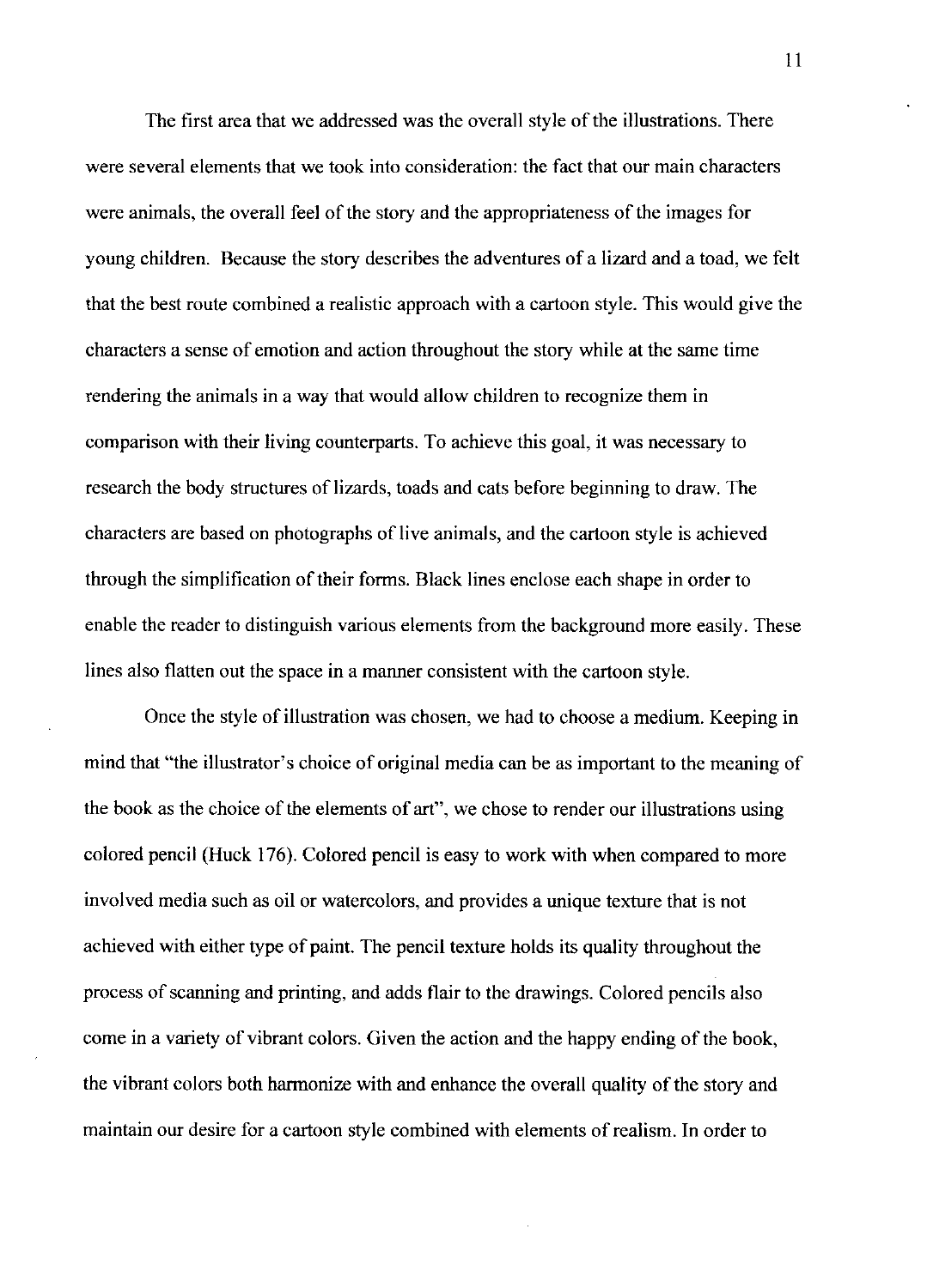remain true to realism, appropriate colors were used for each character or element. For example, the toad is green and brown, the cat tabby and the lizard brown and red, all of which are similar to the coloring of these animals in real life. While the colored pencil allowed the blending of colors in a more realistic manner, the basic color palette remains true to our desire for a cartoon style and is parallel to their simplified yet realistic forms.

The third element of the illustrations is their layout. The story describes the animals as they watch people walk down the road, eat their lunch, take a nap, run away from a cat and achieve a miraculous escape. Because "pictures not only should reflect the action and climax of the plot, they should help create the basic mood of the story", it was necessary that the illustrations both continue and enhance the story (Huck 170). "One way to obtain action in what might otherwise be a static series of pictures is to change the focus, just as a movie camera changes perspective or shows close-ups and then moves back to pan the whole scene" (Huck 175). This was the basic inspiration for the layout of the illustrations. On each page, the action of the stanza is brought to life in pictorial form, and the perspective is shifted. Some pages are designed to place the focus on Leonard and Alberto, others are seen from their perspective, and still others are seen as from a third party. There are also several images that either isolate the individual focused on in the stanza or crop the images in interesting and unique ways. This technique not only gives life to the action of the story but also keeps the images fresh and interesting to the reader.

The final element of the illustrations is the use of white, or negative space. Large amounts of negative space are present on each page, separated and defined by the black lines encircling each object. The idea behind this approach is threefold. First, the negative space adds to the flat feel of the cartoon style. It provides a clean, uncluttered background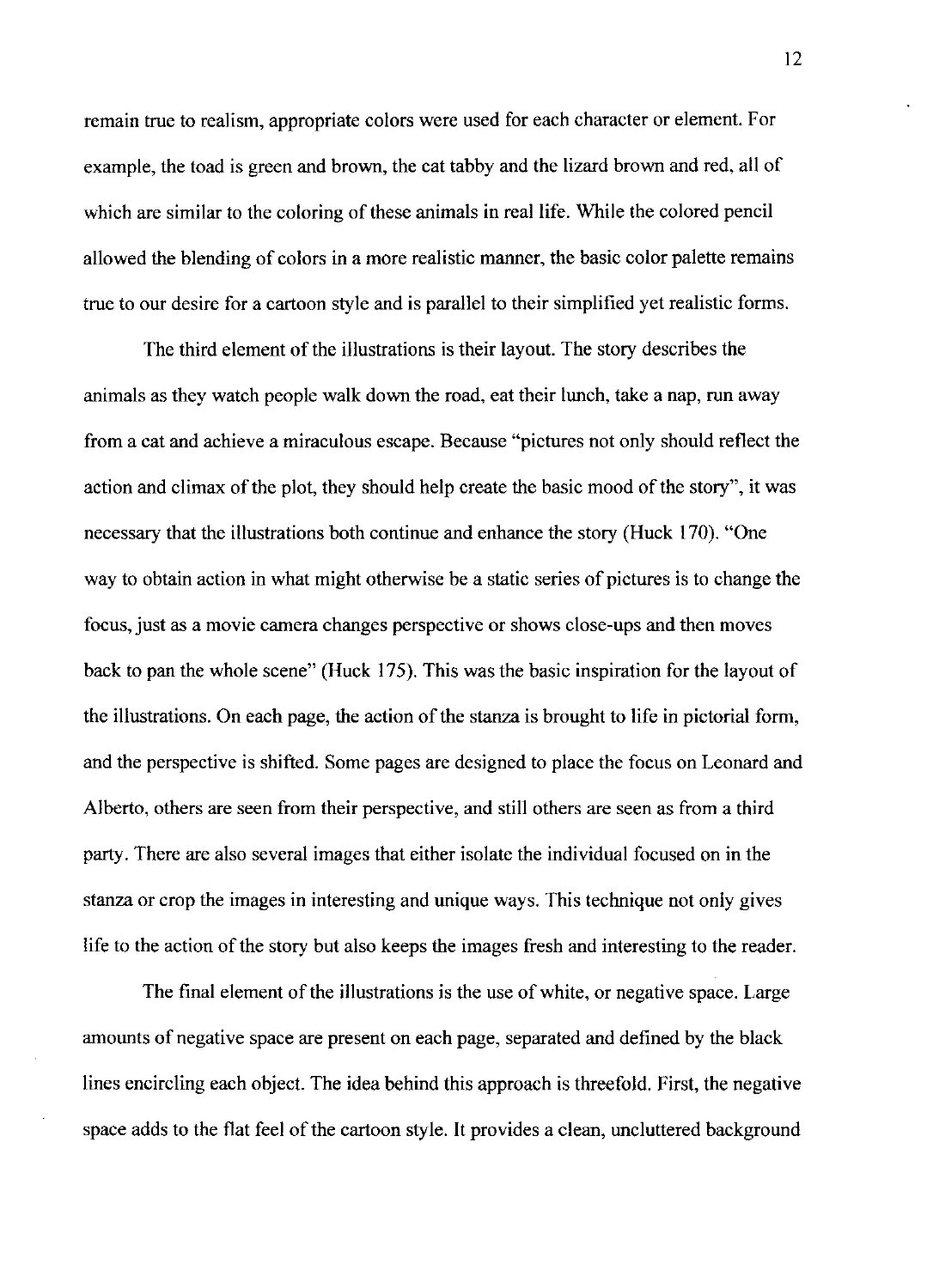against which the action takes place. Secondly, the stark white of the background allows the colors to jump out from the page. They appear more vibrant and exciting when placed on a white background, rather then when competing with more color. And third, the negative space provides a clear area in which the text can be placed, allowing for greater ease of reading and more freedom with the placement and style of type.

The second area addressed in the creation of this book was the layout and format of the text. With the knowledge that "the type should enhance or extend the overall design of the book" (Huck 191) and that "anyone looking at a printed page will be influenced, within a split second of making eye contact, by everything on the page: the arrangement of various elements as well as the individual look of each one" (Spiekermann 37), we decided to create a free-flowing layout that would be consistent with the energetic and upbeat story. Laying out the stanzas in a non-uniform manner enhanced the actions of the story and the images, while at the same time helping lead the reader through each page and on to the next. At times, the lines of text mimic or delineate the implied action of the characters, which adds a sense of movement as determined by the flow of the eye through the text and across the page.

Though most type fonts are very standardized, "if you look closely at a letter, you can see personality expressed in its physical characteristics (Spiekermann 43). For this reason, it is very important to pay close attention to the type used, as certain fonts express certain emotions. In order to enhance this story, different fonts and colors are utilized to emphasize certain words and strengthen their meaning. For example, the word "giggle" is given a script-like text and bright color, which directly relates to the feel of the word.

13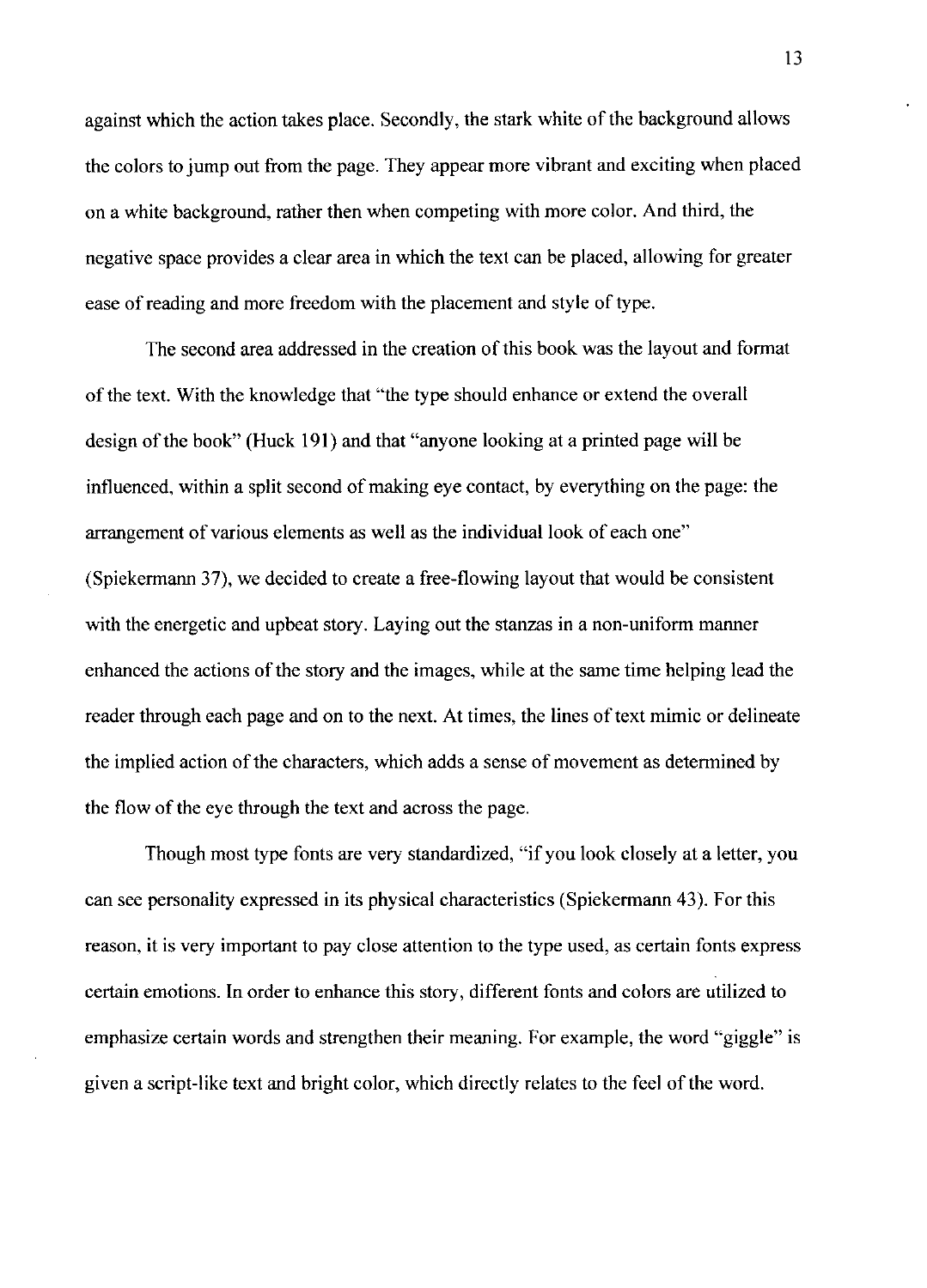Another example is the word "creeping", which is placed in a more non-uniform and choppy font, relating to its unsettling aspects.

The final area addressed was the layout of the book as a whole. Though often overlooked when examining the content of a book, the layout can have a great impact on its overall impact. The first and most basic element of a book is its size. The small size of our book is more conducive to a children's book as it is more to the scale of a child, making it easier to hold. Also, the scale reflects the narrow focus of the story and the size of the characters. Toads and lizards are not larger than life, nor are the events described in the story unusual or unbelievable. **In** fact, toads and lizards are very small, and their adventure was relatively short. Thus, the size of their book reflects the basic elements of their story.

The story is also reflected in the horizontal layout of the book and its pages. Throughout the book, all of the action occurs close to the ground. Moreover, the animals are short creatures who live on the ground. The horizontal layout of the book places emphasis on both the horizontal flow of action, as when Leonard and Alberto run along the ground to escape the cat, and reflect the idea of a horizon line.

Another often overlooked aspect of the overall layout are the endpapers. Endpapers are the pages inside the cover, which the reader sees upon opening the book. "Decorated endpapers can reflect the setting, the theme, or the content of the book and serve as a special invitation into the book" (Huck 190). While we wanted the endpapers to reflect the story and invite the reader in, we did not want to simply repeat an illustration from the book itself. For this reason they are decorated with a lively and entertaining pattern composed of multicolored flies. This repeats imagery from both the

14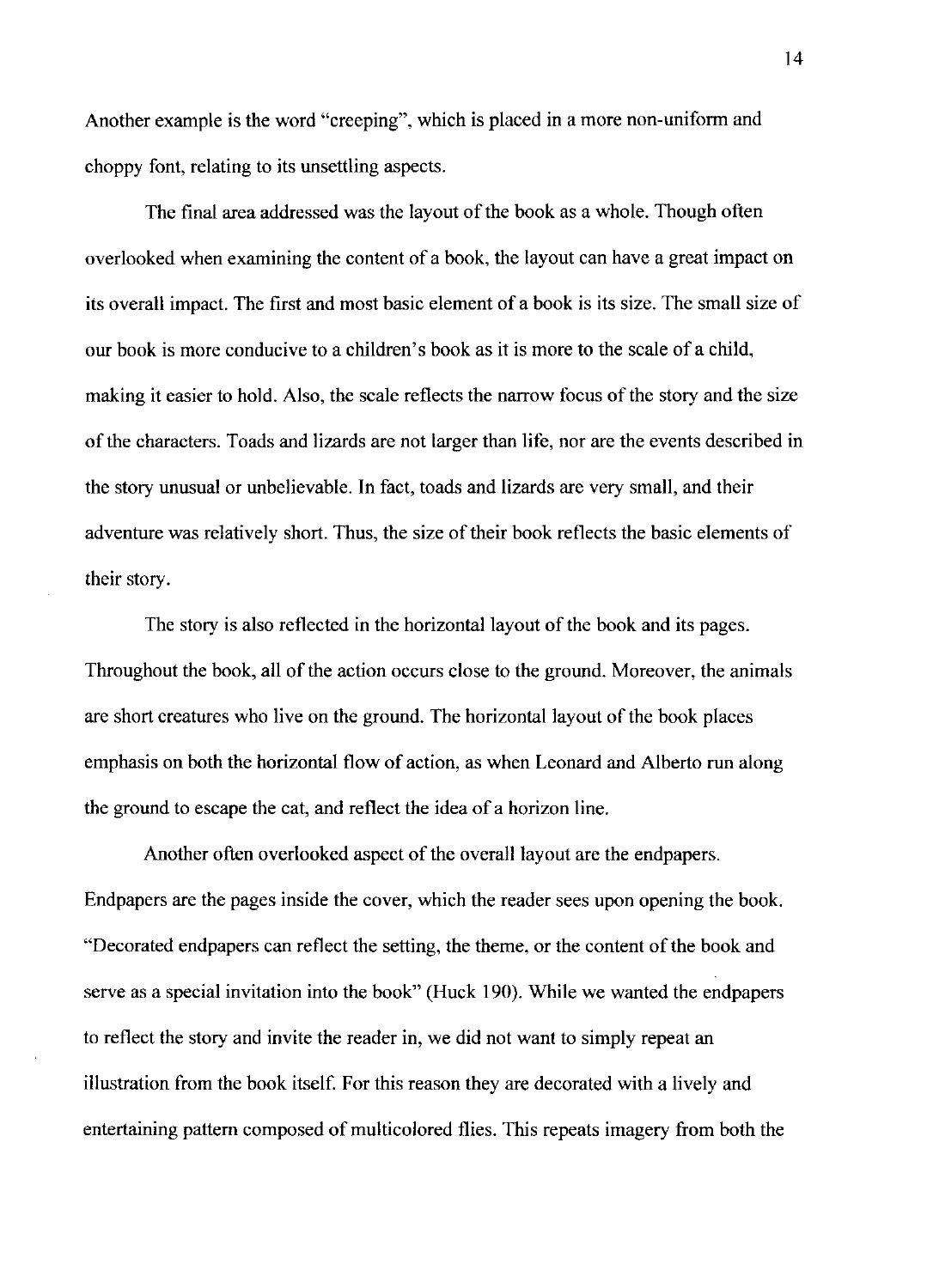cover and the body of the illustrations, and harmonizes well with the animals involved in the story. The flies on the front endpaper also blend well with the flies on the title page, and give the entire book a sense of continuity.

Finally, the cover itself is of great importance. "The primary purpose of the [cover] is to call attention to the book" (Huck 188). This prompted us to choose an image that was both vibrantly colored and inviting to the reader. We felt that both main characters should be included on the cover, as they are the focus of the book and are specifically named in the title. Leonard and Alberto are placed relative to their names in the title, that is, from left to right as it reads. This way, readers will not be confused about which character is which before reading the book. We felt that the back cover could be less specific to the overall content of the book, but should still reflect some of its aspects. Thus the image gives a glimpse of the unique cropping and perspectives of the illustrations, and also creates a sense of action and merriment.

The creation of this book was a unique application of my design skills. It was my first opportunity to create work geared towards children, and also the first book that I collaborated on, making the experience an in depth exercise of my knowledge of design principles. Though experienced in working with type, its layout and innovative arrangements, the focus audience required that it be kept logical and legible. A consistent style of both text layout and illustration throughout the book unifies it as a whole. I applied my knowledge of color theory to the illustrations, making them vibrant and colorful in accordance with the overall qualities of the story. My knowledge of composition and page design was also in use throughout the entire process, from laying out the initial illustrations to organizing the text on each page. During this process, I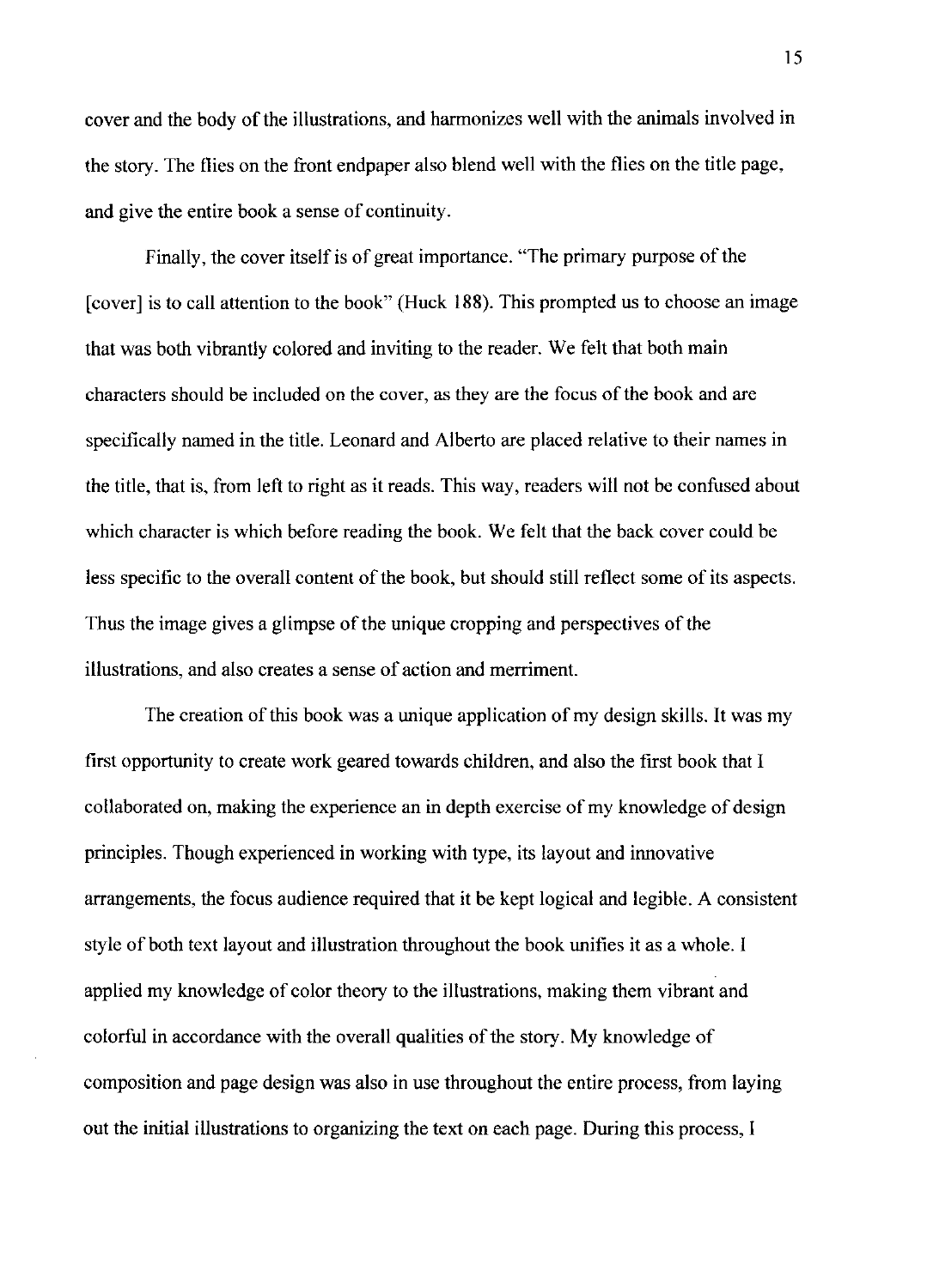utilized my skills in working with Adobe Photoshop and QuarkXPress. **In** addition, I had the opportunity to refresh my skill in drawing, something not always needed in design during this age of computer graphics. It was refreshing to combine hand drawn art with computer technology, creating a unified product. And finally, because this project was a group effort, I was able to practice my skills in working with a client and problem solving, discovering my partner's vision for the book and then applying my knowledge to the problem, making it a reality.